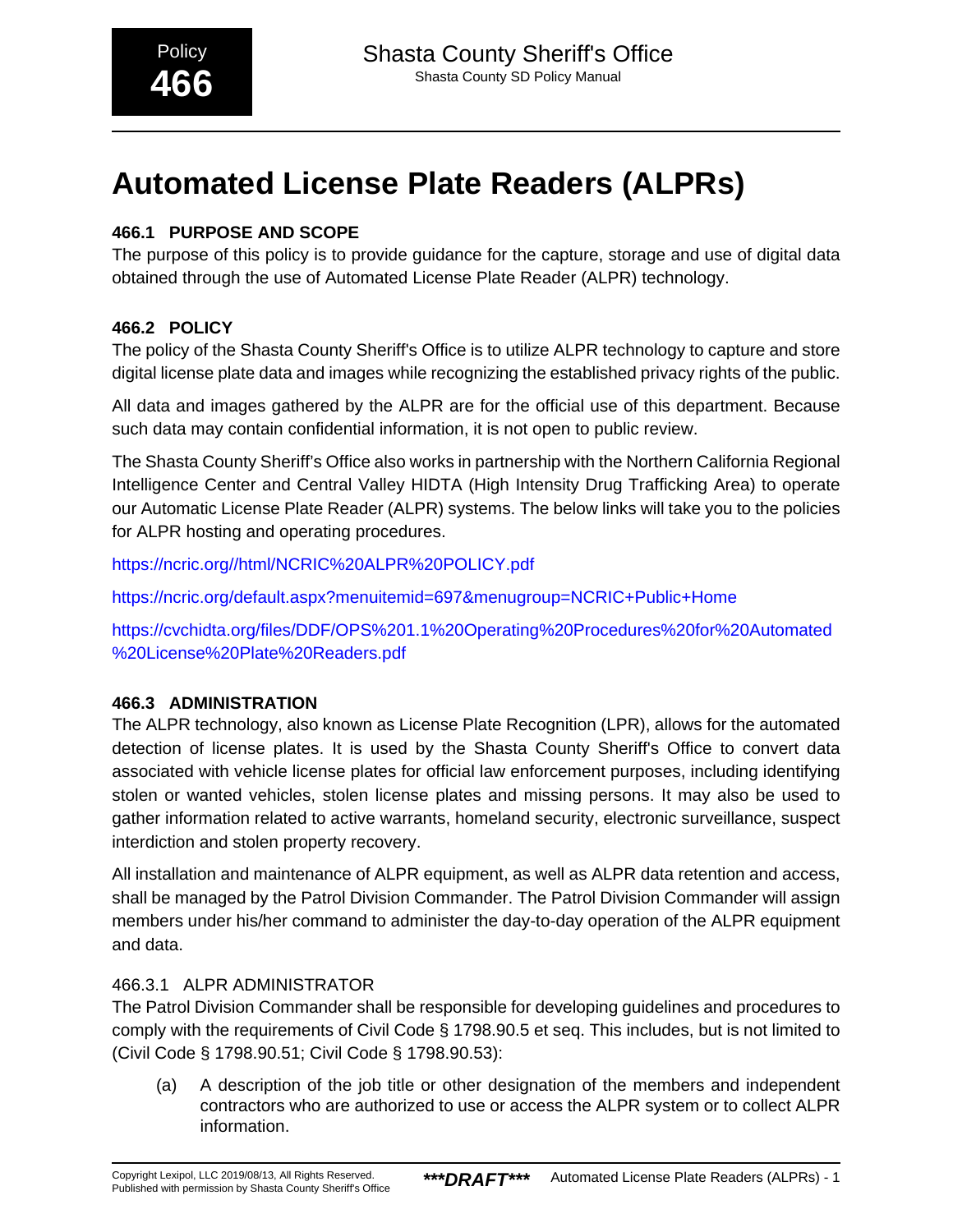Shasta County SD Policy Manual

### Automated License Plate Readers (ALPRs)

- (b) Training requirements for authorized users.
- (c) A description of how the ALPR system will be monitored to ensure the security of the information and compliance with applicable privacy laws.
- (d) Procedures for system operators to maintain records of access in compliance with Civil Code § 1798.90.52.
- (e) The title and name of the current designee in overseeing the ALPR operation.
- (f) Working with the Custodian of Records on the retention and destruction of ALPR data.
- (g) Ensuring this policy and related procedures are conspicuously posted on the department's website.

#### **466.4 OPERATIONS**

Use of an ALPR is restricted to the purposes outlined below. Department members shall not use, or allow others to use the equipment or database records for any unauthorized purpose (Civil Code § 1798.90.51; Civil Code § 1798.90.53).

- (a) An ALPR shall only be used for official law enforcement business.
- (b) An ALPR may be used in conjunction with any routine patrol operation or criminal investigation. Reasonable suspicion or probable cause is not required before using an ALPR.
- (c) While an ALPR may be used to canvass license plates around any crime scene, particular consideration should be given to using ALPR-equipped cars to canvass areas around homicides, shootings and other major incidents. Partial license plates reported during major crimes should be entered into the ALPR system in an attempt to identify suspect vehicles.
- (d) No member of this department shall operate ALPR equipment or access ALPR data without first completing department-approved training.
- (e) No ALPR operator may access department, state or federal data unless otherwise authorized to do so.
- (f) If practicable, the deputy should verify an ALPR response through the California Law Enforcement Telecommunications System (CLETS) before taking enforcement action that is based solely on an ALPR alert.

#### **466.5 DATA COLLECTION AND RETENTION**

The Patrol Division Commander is responsible for ensuring systems and processes are in place for the proper collection and retention of ALPR data. Data will be transferred from vehicles to the designated storage in accordance with department procedures.

All ALPR data downloaded to the server should be stored for a minimum of one year (Government Code § 34090.6) and in accordance with the established records retention schedule. Thereafter, ALPR data should be purged unless it has become, or it is reasonable to